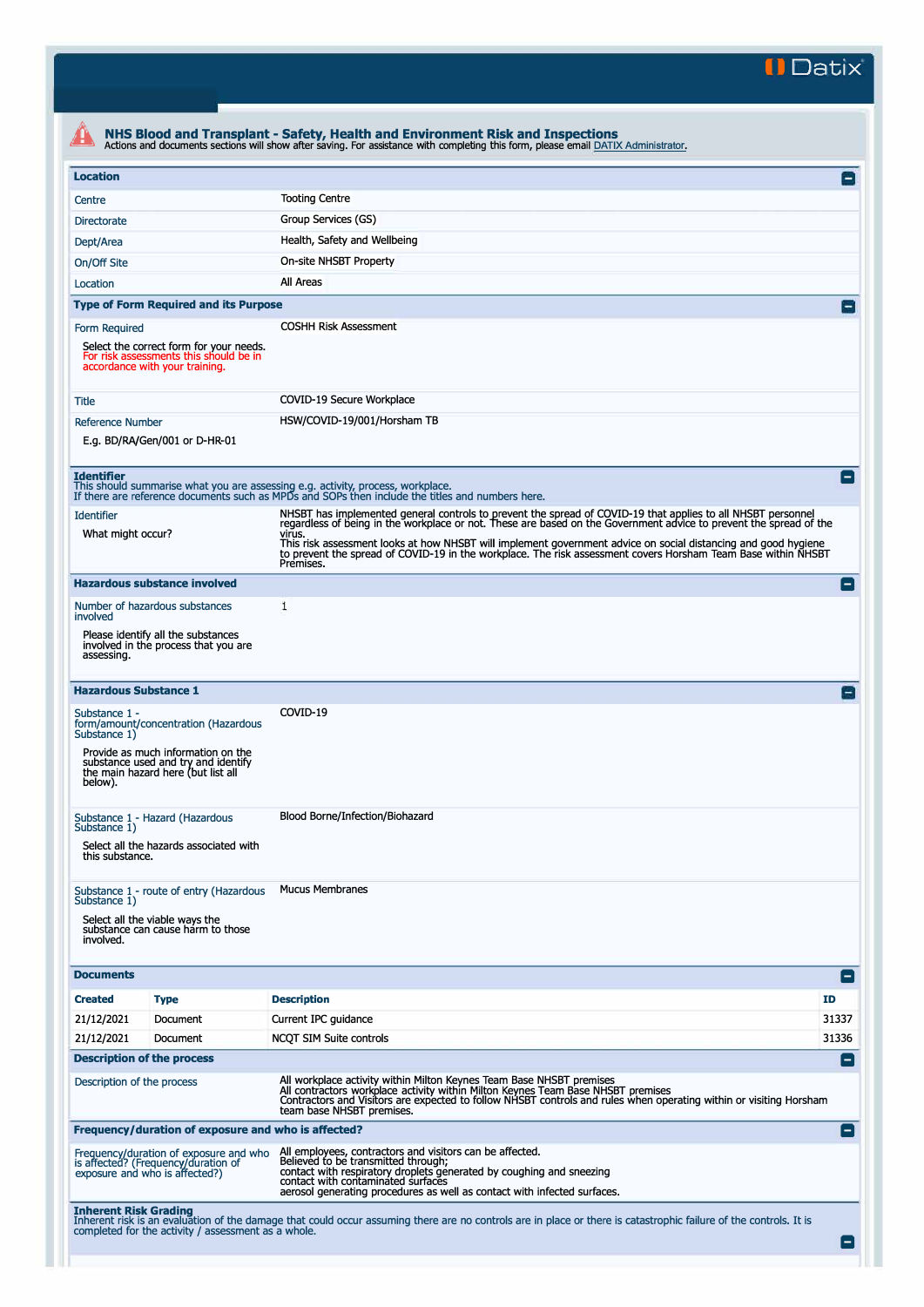**Inherent Risk** 

Red-Extreme<br>Orange-High<br>Yellow-Moderate<br>Green-Low

|                       | <b>Impact</b>        |              |                              |            |              |  |
|-----------------------|----------------------|--------------|------------------------------|------------|--------------|--|
| Likelihood            | <b>Negligible</b>    | <b>Minor</b> | <b>Moderate</b>              | Major      | Catastrophic |  |
| <b>Almost Certain</b> | $\bigcirc$           |              |                              |            | $\bullet$    |  |
| Likely                |                      |              |                              | $\bullet$  | $\bullet$    |  |
| <b>Possible</b>       | $\bullet$            | $\bigcirc$   |                              |            | $\bullet$    |  |
| <b>Unlikely</b>       | $\bullet$            | $\bigcirc$   |                              |            | O            |  |
| Rare                  | $\bullet$            | C            | $\bullet$                    | $\bigcirc$ | $\bigcirc$   |  |
|                       | Rating (initial): 16 |              | <b>Risk level (initial):</b> |            |              |  |
|                       | Extreme              |              |                              |            |              |  |

**Controls in place**<br>Best practice is to directly link the controls to the hazards they are reducing and to list them in order of preference according to the hierarchy of control i.e.<br>Best practice is to directly link the c

| $L$ quipment $(1 + L)$                                                                                                                                                                                                                                                    |                                                                                                                                                                                                                                                                                                                                                                                                                                                                                                                                                                                                                                                                                                                                                                                                                                                                                                                                                                                                                                                                                                                                                                                                                                                                                                                                                                                                                                                                                                                                                                                                                                                                                                                                                                                                                                                                                                                                                                                                                                                                                                                                                                                                                                                                                                                                                                                                                                                                                                                                                                                                                                                                                                                                                                                                                                                                                                                                                                                                                                                                                                                                                                              |                                    |                |                 |           |              |        |
|---------------------------------------------------------------------------------------------------------------------------------------------------------------------------------------------------------------------------------------------------------------------------|------------------------------------------------------------------------------------------------------------------------------------------------------------------------------------------------------------------------------------------------------------------------------------------------------------------------------------------------------------------------------------------------------------------------------------------------------------------------------------------------------------------------------------------------------------------------------------------------------------------------------------------------------------------------------------------------------------------------------------------------------------------------------------------------------------------------------------------------------------------------------------------------------------------------------------------------------------------------------------------------------------------------------------------------------------------------------------------------------------------------------------------------------------------------------------------------------------------------------------------------------------------------------------------------------------------------------------------------------------------------------------------------------------------------------------------------------------------------------------------------------------------------------------------------------------------------------------------------------------------------------------------------------------------------------------------------------------------------------------------------------------------------------------------------------------------------------------------------------------------------------------------------------------------------------------------------------------------------------------------------------------------------------------------------------------------------------------------------------------------------------------------------------------------------------------------------------------------------------------------------------------------------------------------------------------------------------------------------------------------------------------------------------------------------------------------------------------------------------------------------------------------------------------------------------------------------------------------------------------------------------------------------------------------------------------------------------------------------------------------------------------------------------------------------------------------------------------------------------------------------------------------------------------------------------------------------------------------------------------------------------------------------------------------------------------------------------------------------------------------------------------------------------------------------------|------------------------------------|----------------|-----------------|-----------|--------------|--------|
| Controls in place<br>E.G. "Gloves available to wear-YES"<br>For COSHH assessments please<br>consider other controls e.g. Health<br>Surveillance.                                                                                                                          | Personal controls at the team base.<br>- Colleagues know not report for work if showing any symptoms of COVID-19 symptoms include high temperature<br>and/or new and continuous cough or a loss of, or change in, your normal sense of taste or smell.<br>- Colleagues aware of other symptoms.<br>- Colleagues know to avoid contact with someone who is displaying symptoms of coronavirus (COVID-19).<br>-Colleagues know to avoid use of public transport, when possible.<br>-Avoid touching the face, particularly mouth, nose and eyes<br>-Colleagues Wash hands regularly as per government and NHSBT advice:<br>- Upon entering and prior to leaving a workplace.<br>- Before and after eating or smoking.<br>- After coughing or sneezing.<br>- Colleagues maintain social distancing of 2m from others, whenever possible.<br>- Colleagues know how to implement good respiratory hygiene measures when coughing, sneezing, wiping or<br>blowing nose removing and putting on face coverings<br>- Colleagues take temperature on arrival and clean thermometer thoroughly after use.<br>- Colleagues use disposable tissues when coughing or sneezing and dispose of immediately after use into the<br>nearest waste bin or clinical waste bin<br>- All donor carers and nurses to be trained in how to wear, use and remove masks and training package to include<br>information on the hazard, risk and controls.<br>- Colleagues wear an appropriate Fluid Repellent Surgical Face Masks (FFP2) as required<br>- When on site, all Visitors / Contractors to sign in and out.<br>- Hand sanitiser stations / automatic dispensers are located around the team base for all colleagues and visitors /<br>contractors to use whilst on site<br>Local Controls<br>SOCIAL DISTANCING<br>- Daily communications to emphasise social distancing.<br>- Social distancing signage in place to remind staff about "hands face space"<br>- Office-based colleagues working from home, wherever possible<br>- Occupancy limits in place for maintaining social distance in separate areas to include where applicable<br>Garage area;<br>- With both the vehicles inside - limited to 8 persons.<br>- With one vehicle inside - limited to 10 persons.<br>- Stores - limited to 3 persons.<br>- Senior Sister Office - limited to 1 person.<br>- SNODS office - limited to 3 persons.<br>- Hot desk area - limited to 4 persons.<br>- Kitchen - limited to 1 person.<br>- Computers arranged to allow space between workstations.<br>- Computers arranged to avoid face to face working.<br>- Equipment moved to create wider walkways - N/A to this team base.<br>- NCQT SIM training suite has it's own RA - attached<br>CLEAÑING<br>- Cleaning equipment is available in work areas<br>- Gloves and apron worn when cleaning<br>- Ensure all shared touchpoints, inclusive of all items on cleaning checklist, are cleaned as detailed.<br>- Cleaning logs to be completed, signed, dated and records retained.<br><b>OTHER</b><br>- Good housekeeping and hygiene to be maintained in the workplace.<br>- Ventilation within the shared office areas<br>Managers must; |                                    |                |                 |           |              |        |
| <b>Emergency Preparedness</b>                                                                                                                                                                                                                                             | - Ensure these measures are implemented and maintained at all times.                                                                                                                                                                                                                                                                                                                                                                                                                                                                                                                                                                                                                                                                                                                                                                                                                                                                                                                                                                                                                                                                                                                                                                                                                                                                                                                                                                                                                                                                                                                                                                                                                                                                                                                                                                                                                                                                                                                                                                                                                                                                                                                                                                                                                                                                                                                                                                                                                                                                                                                                                                                                                                                                                                                                                                                                                                                                                                                                                                                                                                                                                                         |                                    |                |                 |           |              |        |
| Storage and disposal / accidental release<br>and fire fighting requirements                                                                                                                                                                                               | N/A                                                                                                                                                                                                                                                                                                                                                                                                                                                                                                                                                                                                                                                                                                                                                                                                                                                                                                                                                                                                                                                                                                                                                                                                                                                                                                                                                                                                                                                                                                                                                                                                                                                                                                                                                                                                                                                                                                                                                                                                                                                                                                                                                                                                                                                                                                                                                                                                                                                                                                                                                                                                                                                                                                                                                                                                                                                                                                                                                                                                                                                                                                                                                                          |                                    |                |                 |           |              |        |
| <b>First Aid Measures</b>                                                                                                                                                                                                                                                 | If individuals are displaying any symptoms of COVID -19 as listed above, inform the Line Manager, individual<br>concerned to go home and follow government guidelines.                                                                                                                                                                                                                                                                                                                                                                                                                                                                                                                                                                                                                                                                                                                                                                                                                                                                                                                                                                                                                                                                                                                                                                                                                                                                                                                                                                                                                                                                                                                                                                                                                                                                                                                                                                                                                                                                                                                                                                                                                                                                                                                                                                                                                                                                                                                                                                                                                                                                                                                                                                                                                                                                                                                                                                                                                                                                                                                                                                                                       |                                    |                |                 |           |              |        |
| <b>Final risk Grading</b><br>Residual risk is an evaluation of the damage that could occur after taking into account the effectiveness of current controls. It is completed for the activity /<br>assessment as a whole.<br><b>Residual Risk</b>                          |                                                                                                                                                                                                                                                                                                                                                                                                                                                                                                                                                                                                                                                                                                                                                                                                                                                                                                                                                                                                                                                                                                                                                                                                                                                                                                                                                                                                                                                                                                                                                                                                                                                                                                                                                                                                                                                                                                                                                                                                                                                                                                                                                                                                                                                                                                                                                                                                                                                                                                                                                                                                                                                                                                                                                                                                                                                                                                                                                                                                                                                                                                                                                                              |                                    |                |                 |           |              |        |
| Red-Extreme                                                                                                                                                                                                                                                               | <b>Likelihood</b>                                                                                                                                                                                                                                                                                                                                                                                                                                                                                                                                                                                                                                                                                                                                                                                                                                                                                                                                                                                                                                                                                                                                                                                                                                                                                                                                                                                                                                                                                                                                                                                                                                                                                                                                                                                                                                                                                                                                                                                                                                                                                                                                                                                                                                                                                                                                                                                                                                                                                                                                                                                                                                                                                                                                                                                                                                                                                                                                                                                                                                                                                                                                                            | <b>Impact</b><br><b>Negligible</b> | Minor          | <b>Moderate</b> | Major     | Catastrophic |        |
| Orange-High<br>Yellow-Moderate<br>Green-Low                                                                                                                                                                                                                               | <b>Almost Certain</b>                                                                                                                                                                                                                                                                                                                                                                                                                                                                                                                                                                                                                                                                                                                                                                                                                                                                                                                                                                                                                                                                                                                                                                                                                                                                                                                                                                                                                                                                                                                                                                                                                                                                                                                                                                                                                                                                                                                                                                                                                                                                                                                                                                                                                                                                                                                                                                                                                                                                                                                                                                                                                                                                                                                                                                                                                                                                                                                                                                                                                                                                                                                                                        | $\bigcirc$                         | $\bullet$      | $\bullet$       | $\bullet$ | $\bullet$    |        |
|                                                                                                                                                                                                                                                                           | Likely                                                                                                                                                                                                                                                                                                                                                                                                                                                                                                                                                                                                                                                                                                                                                                                                                                                                                                                                                                                                                                                                                                                                                                                                                                                                                                                                                                                                                                                                                                                                                                                                                                                                                                                                                                                                                                                                                                                                                                                                                                                                                                                                                                                                                                                                                                                                                                                                                                                                                                                                                                                                                                                                                                                                                                                                                                                                                                                                                                                                                                                                                                                                                                       | $\overline{\bigcirc}$              | $\bullet$      | $\bullet$       | $\bullet$ | $\bullet$    |        |
|                                                                                                                                                                                                                                                                           | <b>Possible</b>                                                                                                                                                                                                                                                                                                                                                                                                                                                                                                                                                                                                                                                                                                                                                                                                                                                                                                                                                                                                                                                                                                                                                                                                                                                                                                                                                                                                                                                                                                                                                                                                                                                                                                                                                                                                                                                                                                                                                                                                                                                                                                                                                                                                                                                                                                                                                                                                                                                                                                                                                                                                                                                                                                                                                                                                                                                                                                                                                                                                                                                                                                                                                              | $\bullet$                          | $\bigcirc$     | $\bullet$       | $\bullet$ | $\bullet$    |        |
|                                                                                                                                                                                                                                                                           | <b>Unlikely</b>                                                                                                                                                                                                                                                                                                                                                                                                                                                                                                                                                                                                                                                                                                                                                                                                                                                                                                                                                                                                                                                                                                                                                                                                                                                                                                                                                                                                                                                                                                                                                                                                                                                                                                                                                                                                                                                                                                                                                                                                                                                                                                                                                                                                                                                                                                                                                                                                                                                                                                                                                                                                                                                                                                                                                                                                                                                                                                                                                                                                                                                                                                                                                              | $\bullet$                          | $\overline{O}$ | $\bigcirc$      | $\bullet$ | $\bullet$    |        |
|                                                                                                                                                                                                                                                                           | Rare                                                                                                                                                                                                                                                                                                                                                                                                                                                                                                                                                                                                                                                                                                                                                                                                                                                                                                                                                                                                                                                                                                                                                                                                                                                                                                                                                                                                                                                                                                                                                                                                                                                                                                                                                                                                                                                                                                                                                                                                                                                                                                                                                                                                                                                                                                                                                                                                                                                                                                                                                                                                                                                                                                                                                                                                                                                                                                                                                                                                                                                                                                                                                                         | $\bullet$                          | $\bullet$      | $\bullet$       | $\bullet$ | $\bigcirc$   |        |
|                                                                                                                                                                                                                                                                           | Rating (current): 4<br><b>Risk level (current):</b><br>Moderate                                                                                                                                                                                                                                                                                                                                                                                                                                                                                                                                                                                                                                                                                                                                                                                                                                                                                                                                                                                                                                                                                                                                                                                                                                                                                                                                                                                                                                                                                                                                                                                                                                                                                                                                                                                                                                                                                                                                                                                                                                                                                                                                                                                                                                                                                                                                                                                                                                                                                                                                                                                                                                                                                                                                                                                                                                                                                                                                                                                                                                                                                                              |                                    |                |                 |           |              |        |
| <b>Additional control measures to reduce risk</b><br>When adding actions they should be targeting the highest risk areas to help reduce the residual risk from the activity.<br>Please note that you will have to save this record before the Actions section is enabled. |                                                                                                                                                                                                                                                                                                                                                                                                                                                                                                                                                                                                                                                                                                                                                                                                                                                                                                                                                                                                                                                                                                                                                                                                                                                                                                                                                                                                                                                                                                                                                                                                                                                                                                                                                                                                                                                                                                                                                                                                                                                                                                                                                                                                                                                                                                                                                                                                                                                                                                                                                                                                                                                                                                                                                                                                                                                                                                                                                                                                                                                                                                                                                                              |                                    |                |                 |           |              | $\Box$ |
| <b>Actions</b>                                                                                                                                                                                                                                                            |                                                                                                                                                                                                                                                                                                                                                                                                                                                                                                                                                                                                                                                                                                                                                                                                                                                                                                                                                                                                                                                                                                                                                                                                                                                                                                                                                                                                                                                                                                                                                                                                                                                                                                                                                                                                                                                                                                                                                                                                                                                                                                                                                                                                                                                                                                                                                                                                                                                                                                                                                                                                                                                                                                                                                                                                                                                                                                                                                                                                                                                                                                                                                                              |                                    |                |                 |           |              | ۸      |
| No actions.                                                                                                                                                                                                                                                               |                                                                                                                                                                                                                                                                                                                                                                                                                                                                                                                                                                                                                                                                                                                                                                                                                                                                                                                                                                                                                                                                                                                                                                                                                                                                                                                                                                                                                                                                                                                                                                                                                                                                                                                                                                                                                                                                                                                                                                                                                                                                                                                                                                                                                                                                                                                                                                                                                                                                                                                                                                                                                                                                                                                                                                                                                                                                                                                                                                                                                                                                                                                                                                              |                                    |                |                 |           |              |        |